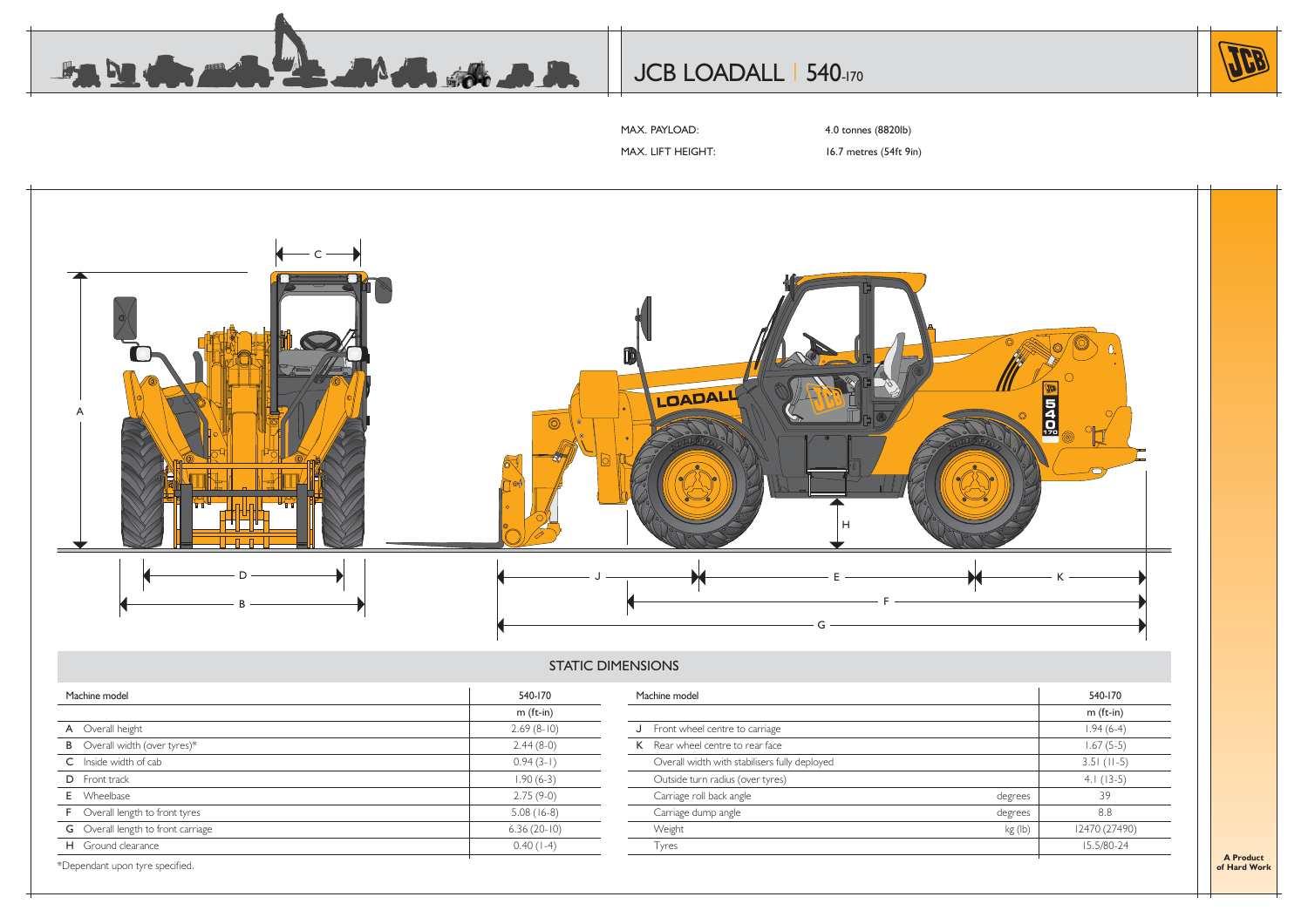



#### LIFT PERFORMANCE – STABILISERS EXTENDED73°70°16.7m511660°8451450°42391236 $40^{\circ}$ 4,000 kg 33103,500 kg 30°273,000 kg 242,500 kg 212,000 kg 20°6181,500 kg 152 H 1 4 121,000 kg 10°9 600 kg 0.5m0°3-4°14 10 8 6 4 12 2 0Metres $\sim$ 422 39 36 33 30 27 24 21 18 15 12 6 6 3 0 Feet

## LIFT PERFORMANCE – STABILISERS RETRACTED



Chassis Levelling (Sway) With stabilisers retracted (Sway angle  $\pm 9^{\circ}$ )

#### LIFT PERFORMANCE – STABILISERS EXTENDED

| Maximum lift capacity        | kg (lb)     | 4000 (8820)   |
|------------------------------|-------------|---------------|
| Lift capacity to full height | kg(h)       | 2500 (5510)   |
| Lift capacity at full reach  | kg(h)       | 600 (1320)    |
| Lift height                  | $m$ (ft-in) | $16.7(54-9)$  |
| Reach at maximum lift height | $m$ (ft-in) | $2.05(6-9)$   |
| Maximum forward reach        | $m$ (ft-in) | $12.50(41-0)$ |
| Reach with I tonne load      | $m$ (ft-in) | $10.50(34-5)$ |
| Placing Height               | $m$ (ft-in) | $16.20(53-2)$ |

### LIFT PERFORMANCE – STABILISERS RETRACTED

| Maximum lift capacity                | kg(h)       | 4000 (8820)    |
|--------------------------------------|-------------|----------------|
| Lift capacity to maximum lift height | kg (lb)     | 1500 (3310)    |
| Lift capacity at full reach          | kg(h)       | 0(0)           |
| Maximum lift height                  | $m$ (ft-in) | $11.57(37-11)$ |
| Reach at maximum lift height         | $m$ (ft-in) | $4.15(13-7)$   |
| Maximum forward reach                | $m$ (ft-in) | $9.04(29-8)$   |
| Reach with 1 tonne load              | $m$ (ft-in) | $6.00(19-8)$   |
| Placing Height                       | $m$ (ft-in) | $10.90(35-9)$  |

**A Productof Hard Work**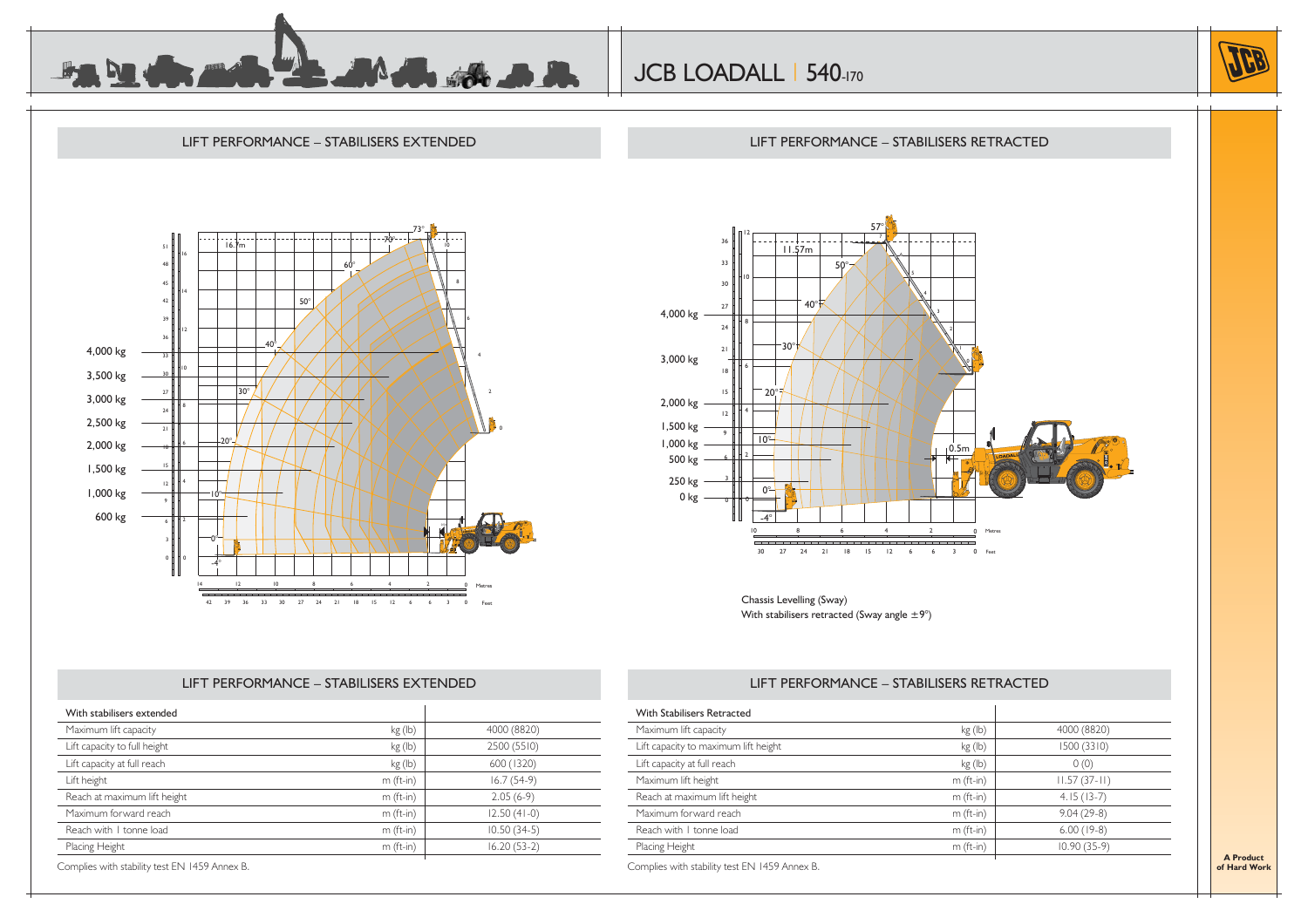#### ENGINE

 $\mathbf{L} = \mathbf{M} \mathbf{A}$ 

Latest technology and advanced design provides low fuel consumption, reduced noise, high torque and power output, total reliability and minimal maintenance. Two-stage, dry type air filter with primary and safety elements.

| Machine Model       |              | Standard   | Option            |
|---------------------|--------------|------------|-------------------|
| <b>Displacement</b> | Itr $(in^3)$ | 4.4(269)   | 4.4(269)          |
| No. of cylinders    |              | 4          | 4                 |
| Bore size           | $mm$ (in)    | 103(4.05)  | 103(4.05)         |
| Stroke              | $mm$ (in)    | 132(5.0)   | 132(5.0)          |
| Aspiration          |              | Turbo      | Turbo Intercooled |
| Power rating        |              |            |                   |
| Power @ 2200rpm     | $kW$ (HP)    | 74.2 (100) | 93 (125)          |
| Torque rating       |              |            |                   |
| Torque @ 1300rpm    | Nm (lbf ft)  | 425(313)   | 525 (387)         |
|                     |              |            |                   |

#### **TRANSMISSION**

JCB powershift transmission incorporating torque converter, bevel box and a 4 speed powershift gearbox in one resiliently mounted unit.

A combined steering column mounted switch incorporating directional control and 4 forward and 4 reverse powershift gears. Travel speed 25kph (18mph). Optional 33kph transmission.

**Front and rear drive axles:** JCB epicyclic hub reduction drive/steer axles with Max-Trac torque proportioning differentials. Permanent 4 wheel drive.

#### BRAKES

**Service brakes:** Servo-assisted-hydraulically activated, self-adjusting, oil-immersed multi-disc type on front and rear axle. Parking brake: Hand operated disc brake on output of gearbox. (93kW/125hp – oil immersed disc type).

#### BOOM AND CARRIAGE

Boom is manufactured from high tensile steel.

Low maintenance, hard wearing pads.

JCB Q-fit self-levelling carriage with lever operated pin locking accepts pallet forks and a wide range of attachments. One boom end auxiliary hydraulic service fitted as standard.

#### SAFETY CHECK VALVES

Fitted to carriage tilt, telescopic and boom lift rams.

#### SERVICE CAPACITIES

| Fuel tank      | litres (UK gal) | 125 (27.5) |
|----------------|-----------------|------------|
| Hydraulic tank | litres (UK gal) | 150(33.0)  |
| Coolant        | litres (UK gal) | 23 (5.1    |
|                |                 |            |

#### HYDRAULICS

Twin gear pump, with suction strainer and filter allows simultaneous operation of raise/lower and extend/retract.

| Operating system pressure           | bar (psi) | 260 (3770) |
|-------------------------------------|-----------|------------|
| Flow at system pressure $@$ 2200rpm | ltr/min   | $90 + 72$  |
| Hydraulic Cycle Times               |           | Seconds    |
| Stabiliser lower                    |           | 6.6        |
| Stabiliser lift                     |           | 4.9        |
| Boom raise and extend               |           | 41.8       |
| Boom lower and retract              |           | 33         |
| Bucket dump                         |           | 4.7        |
| Bucket crowd                        |           | 5.1        |
|                                     |           |            |

#### **ELECTRICS**

12 v negative earth. 130 AH battery. 95 amp alternator. Full road lighting. Reversing light. Direction indicators. Hazard warning. Reverse alarm.

#### CAB

Quiet safe and comfortable cab conforms to ROPS ISO 3471 and FOPS ISO 3449. Tinted glass all round with laminated roof screen. Roof bars, front, rear and roof screen wash/wipe and heater/screen demister. Opening rear window. Audio-visual warning system for coolant temperature, engine oil pressure, air cleaner, battery charge, transmission oil temperature and pressure, water in fuel. Hourmeter, road speed indicator. Engine temperature and fuel gauge. Servo joystick hydraulic control levers. Adjustable column incorporates stalk powershift change and forward reverse shuttle. Throttle and brake pedal. Adjustable suspension seat with adjacent park brake. Automatic eye level audio-visual load moment indicator warning system receiving a signal from a load sensor on the rear axle. This system continuously monitors the machine's forward stability and leaves the operator in control at all times. Fitted with levelling inclinometer, plus indicator lamps to show when the stabilizers are on firm ground. Safety canopy as above but with side glass and roof glass only (screen wiper and heater/screen demister not applicable).

#### **STEERING**

Hydrostatic power steering.

Three steer mode options: front wheel steer; all wheel steer; crab steer: operated from in the cab by a selection switch.

#### OPTIONS AND ACCESSORIES

Options: Front and rear working lights, rotating flashing beacon, fire extinguisher, industrial tyres, electrical 2/4WD disconnect, windscreen and roof guard, air suspension seat, deluxe cab trim with smoking pack, roof and front screen blind, radio kit, air conditioning.

Attachments: Contact your local dealer for details of the comprehensive range.